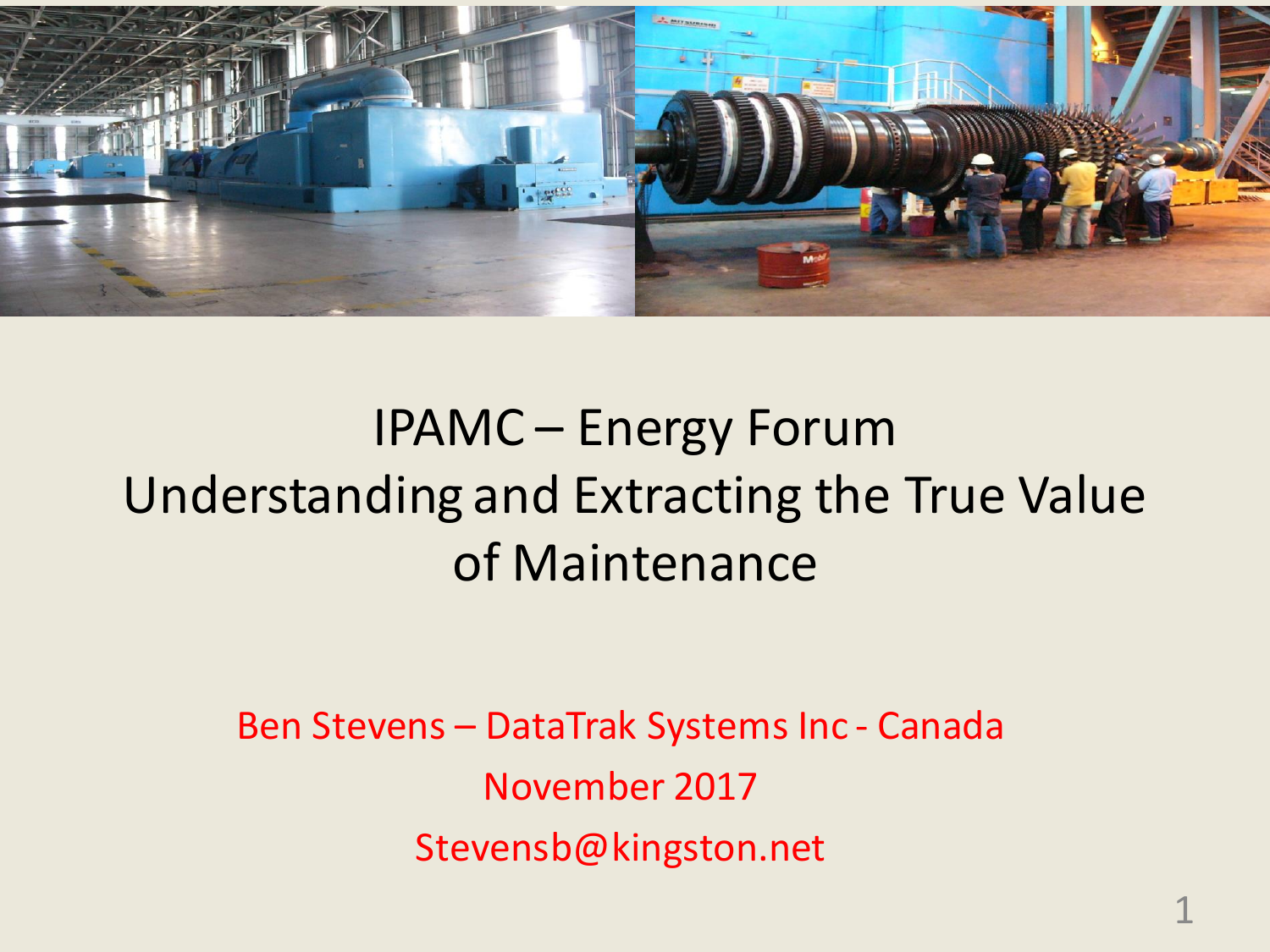# Today's Agenda

- 1. Introduction
- 2. Objective of Maintenance & Reliability
- 3. Evolution of M&R
- 4. M&R Benefits Equipment Management, Manpower Effectiveness, Materials Management
- 5. Demands on the Organization of an Effective M&R Team
- 6. Role of the Executive re M&R
- 7. From Theory into Practice
- 8. Call to Action and Questions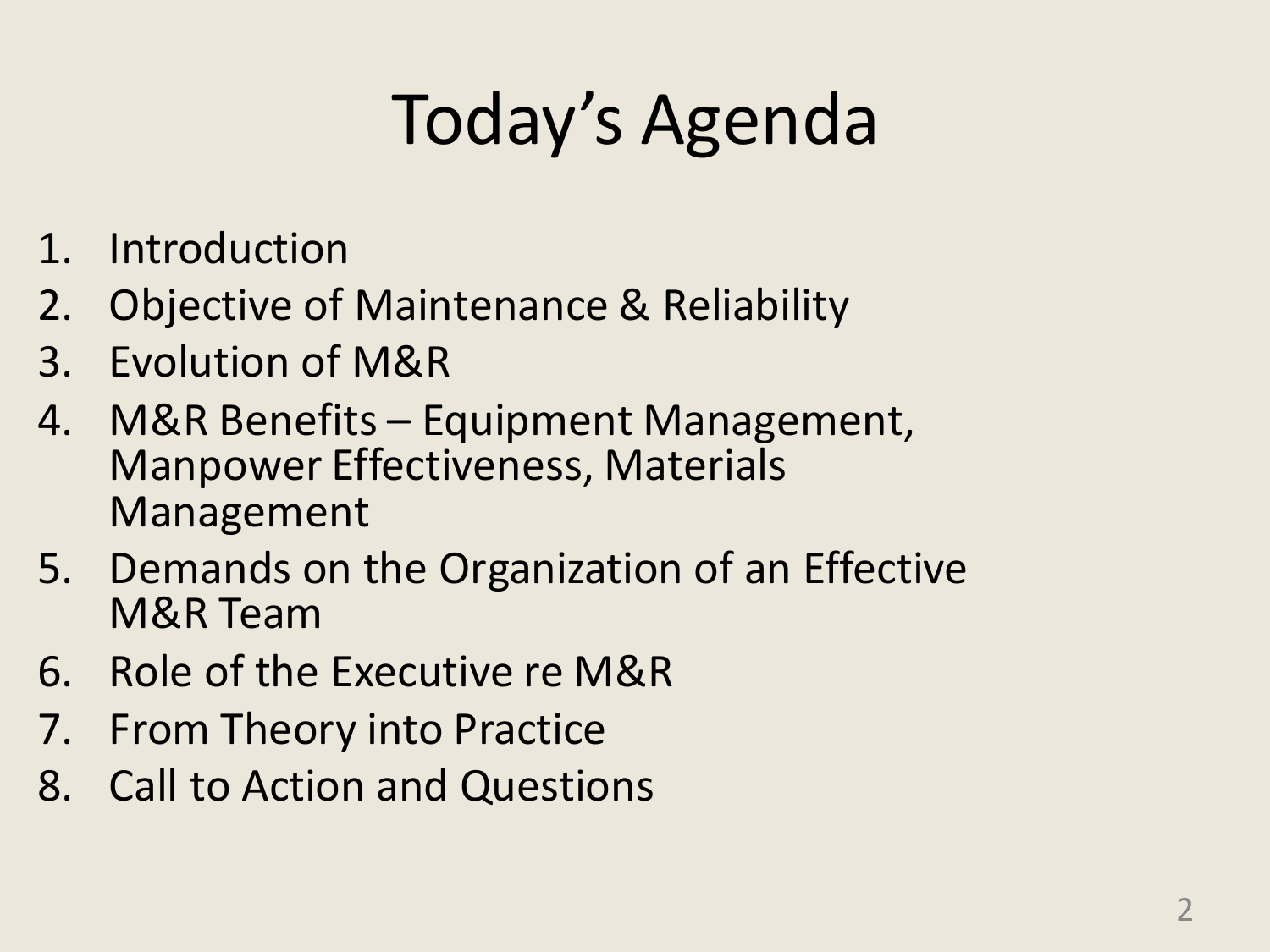# What is M&R?

- Historically
	- Fixing what has broken
	- Making sure Operations keeps operating
	- A cost centre
	- (therefore lower cost is better)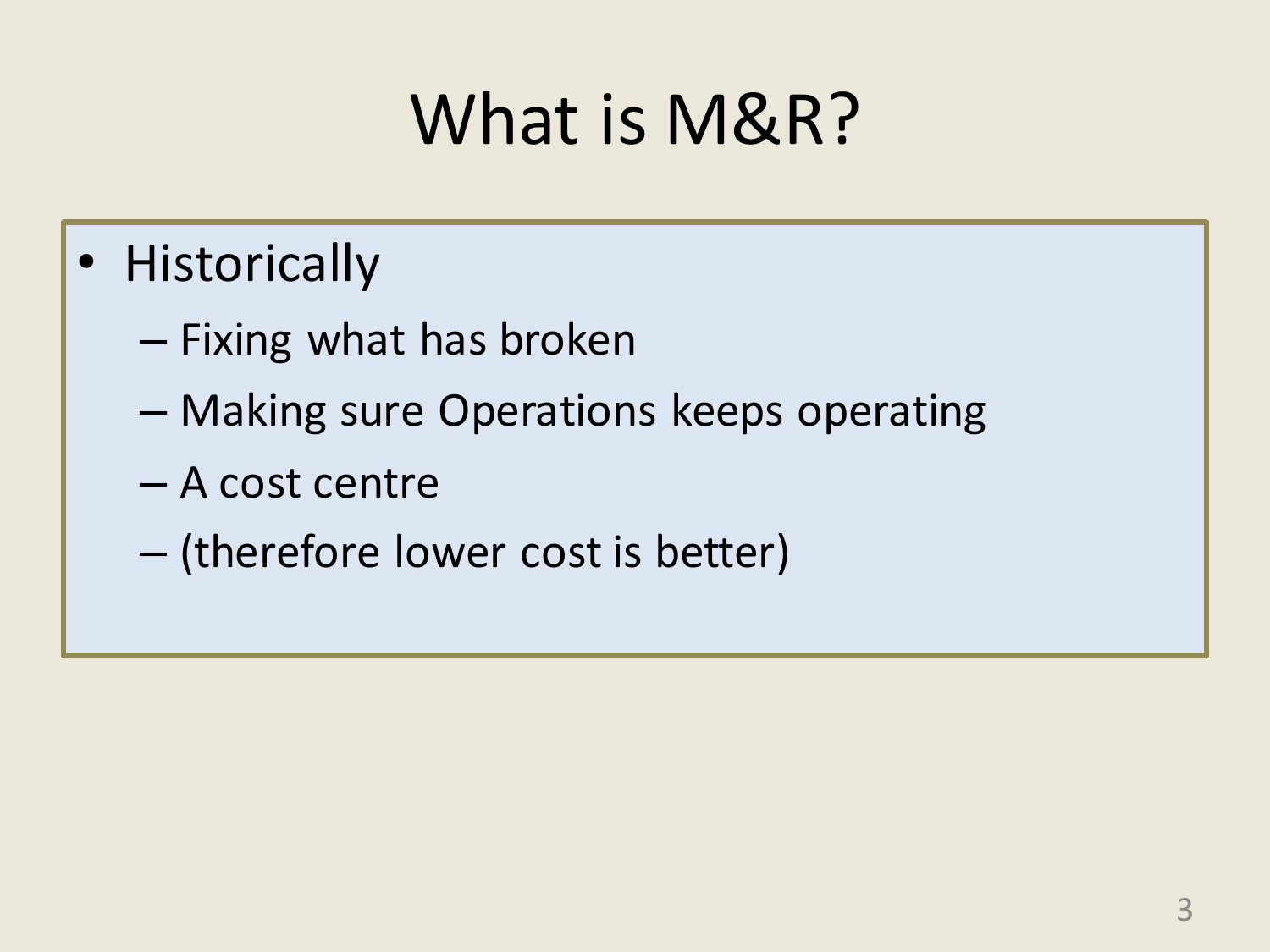# Now the Rules are Changing

- The critical KPI's for business success are:
	- ROI
	- Cash Flow
	- Risk
	- Profitability
	- Shareholder Value
- M&R is a critical part of Business
- Therefore…….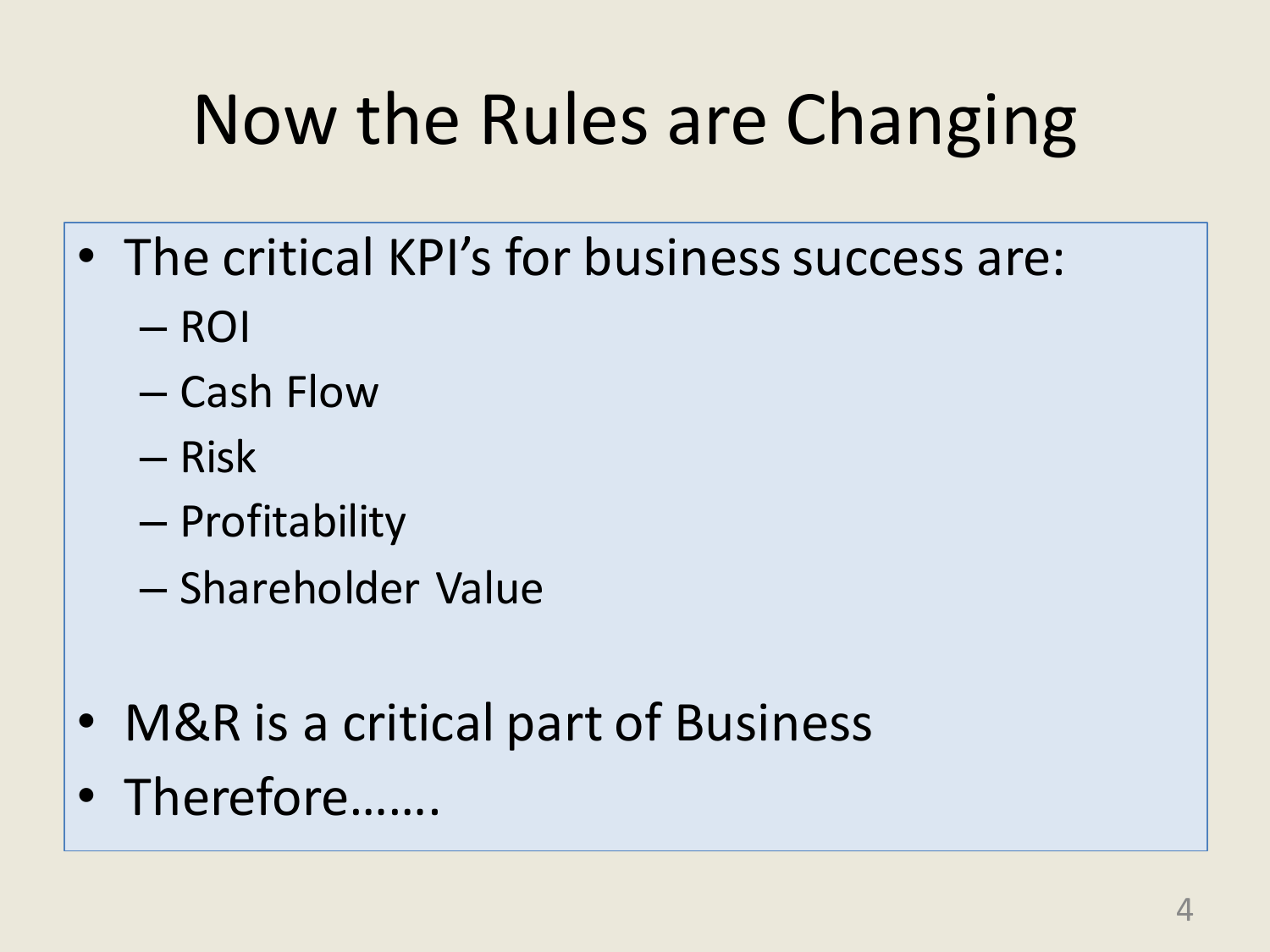## Objective of Maintenance & Reliability: to add maximum value to the organization

M&R Objective: Improve Business Value

- 1. Increase operational predictability, consistency and reliability, improve uptime duration, reduce downtime….
- 2. …and therefore secure consistent revenue stream
- 3. Make intelligent business decisions about Run vs Repair, Balance Cost of Failure with Cost of Prevention and therefore protect ROI
- 4. Extend Equipment Economic Life, minimise Life Cycle Cost protect long term asset value
- 5. Balance Cost of Maintenance with revenue and profit through reliability and output
- 6. Ensure adequate resources are available and well managed to achieve required uptime and output (\$, Spare Parts, skills, contractors, vendors, tools, IT etc)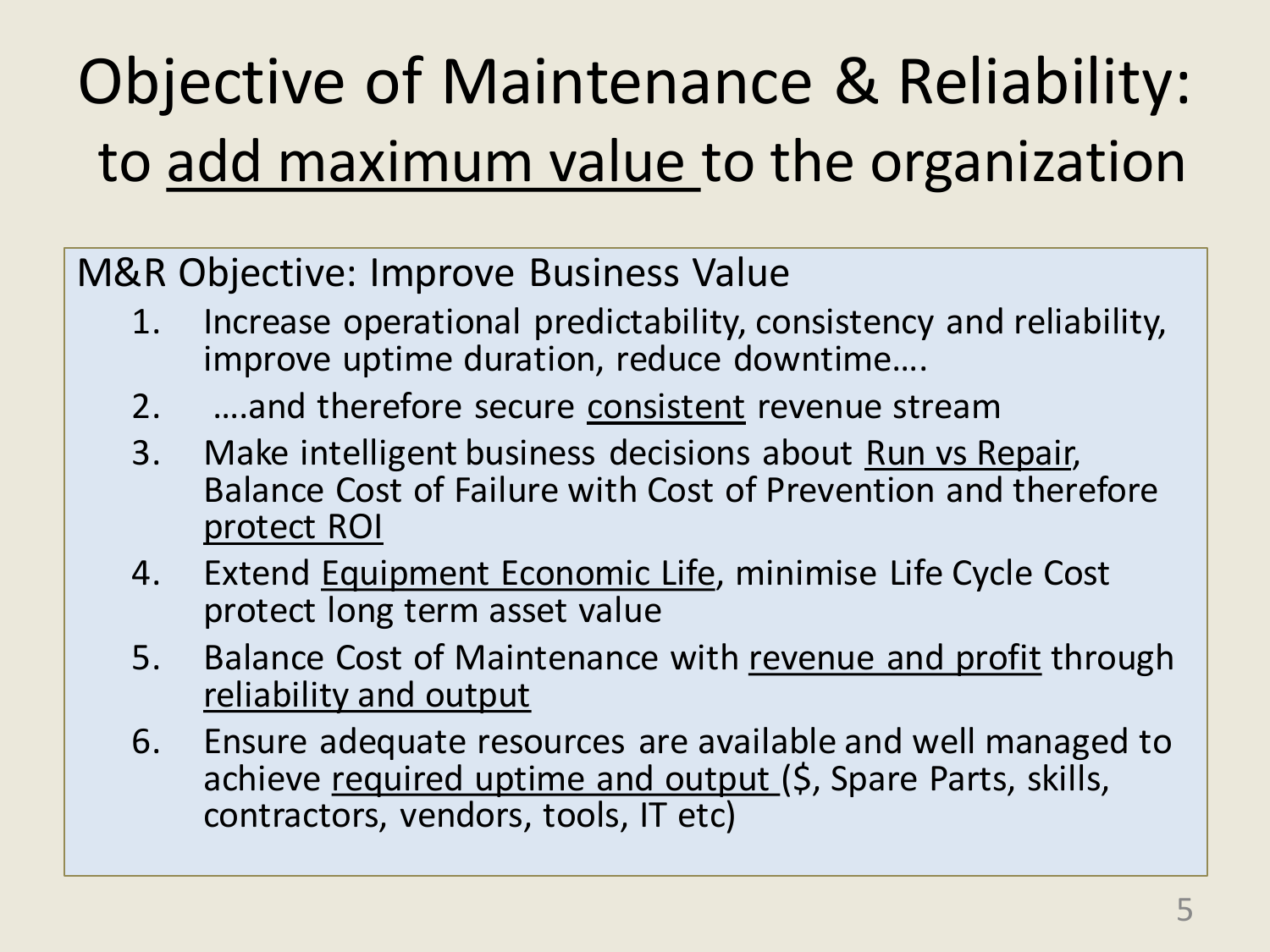## M&R ….Evolution …. EAM



**Phase 1: Reactive – wait til it breaks then fixit Phase 2: Preventive work to delay or stop failure Planning ahead to expedite repair Phase 3: Predictive work to understand when failure happens. Condition analysis to understand why. Focus on forecasting preventing or slowing degradation Phase 4: Failure Analysis, leading to Knowledge Base development Continuous improvement Focus on Value, When to allow failure**







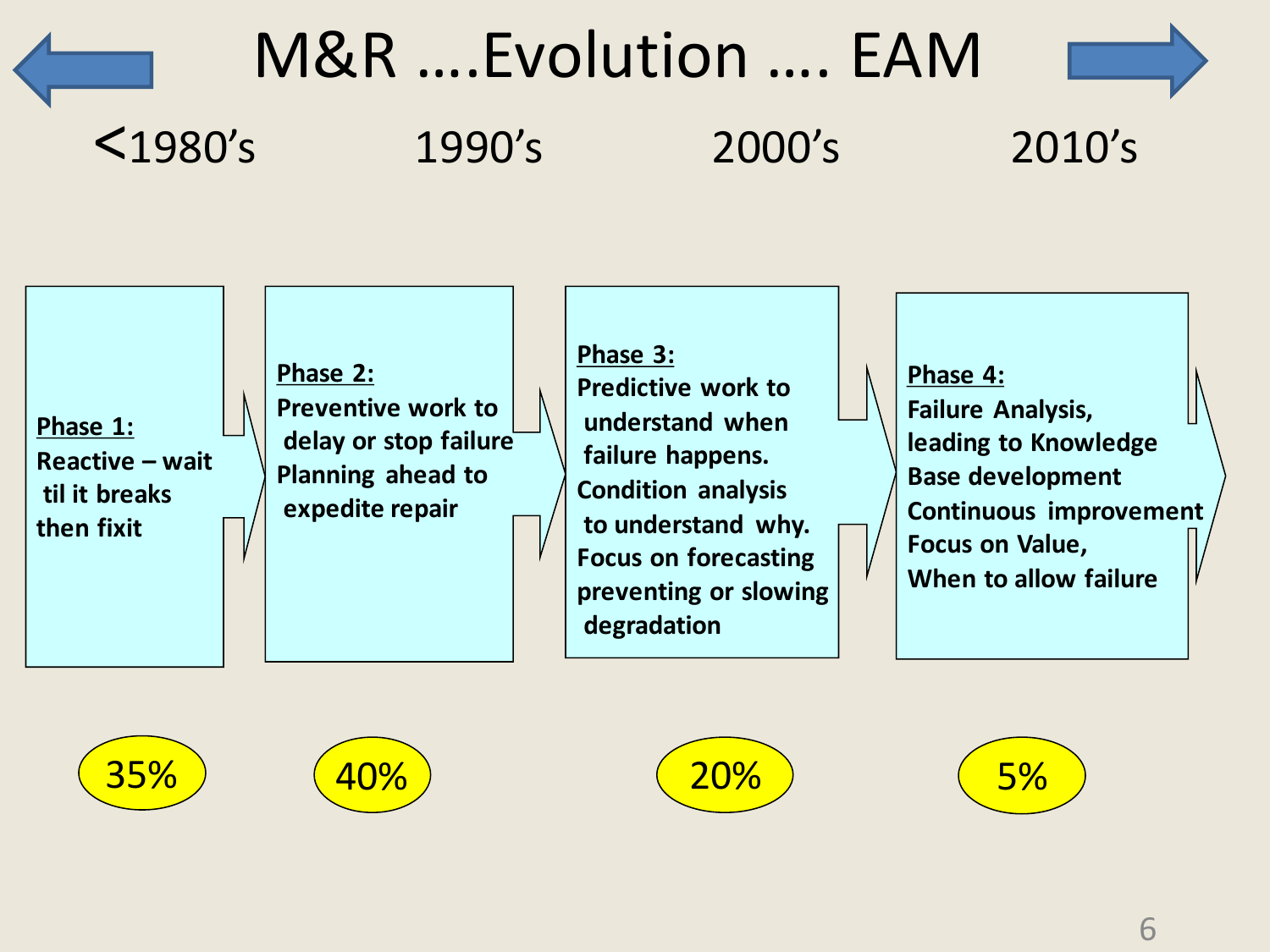# Key Areas of M&R Benefit

- 1. Better Equipment Management = Higher Revenue = Higher ROI
- 2. Run to failure when Cost of Prevention exceeds Cost of failure
- 3. Risk –> shutdown or run
- 4. Cash Flow cheap spares, delayed procurement
- 5. Improved Design specs to reduce or prevent Maintenance
- 6. Others….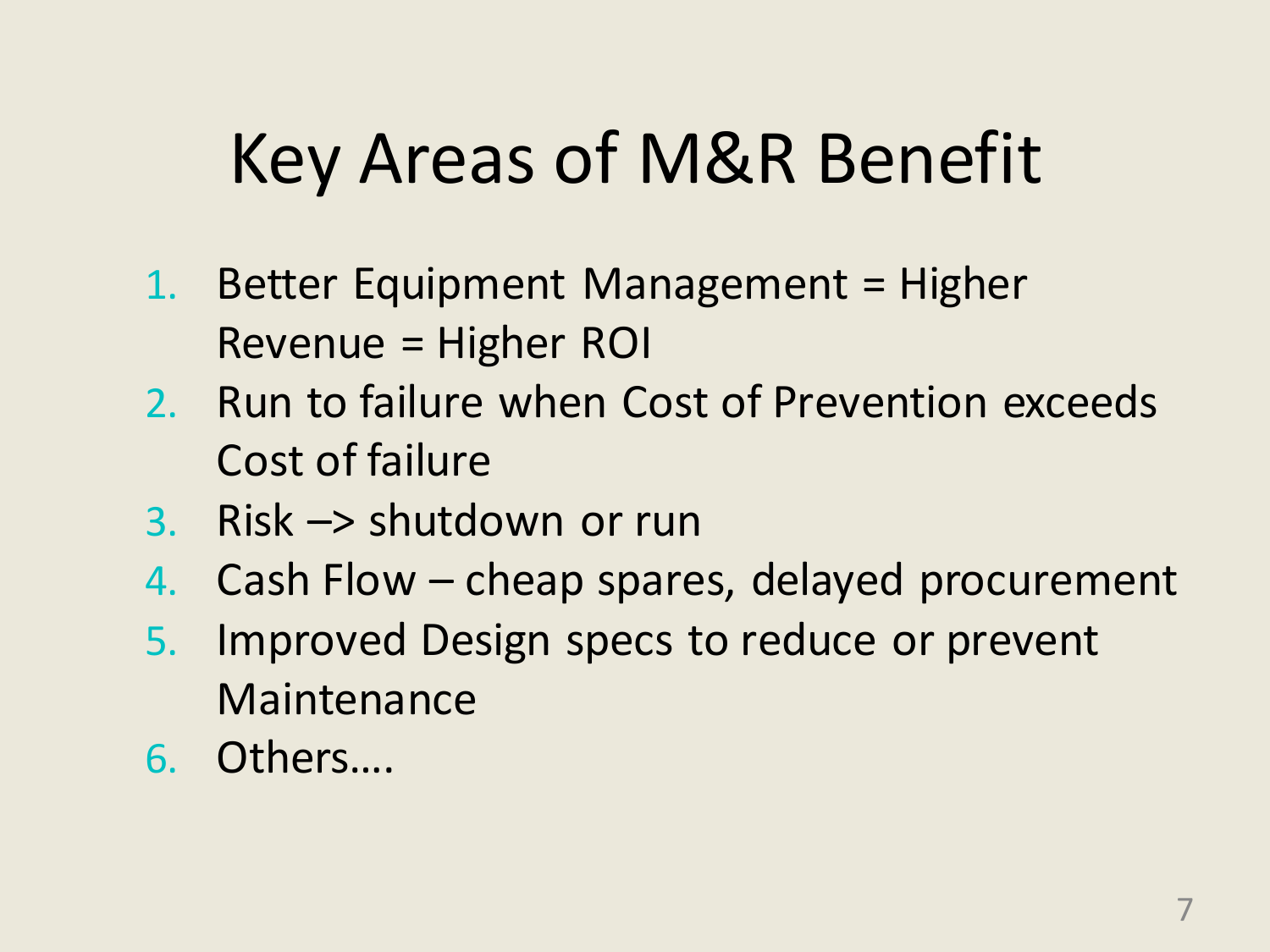### 1. Benefits from better Equipment Management

| <b>Action</b>                                                                                                                                                                                                                                            | <b>Results</b>                                                                                                                                                                                                                                                                                                                                                                                                         |
|----------------------------------------------------------------------------------------------------------------------------------------------------------------------------------------------------------------------------------------------------------|------------------------------------------------------------------------------------------------------------------------------------------------------------------------------------------------------------------------------------------------------------------------------------------------------------------------------------------------------------------------------------------------------------------------|
| • Better Preventive &<br><b>Predictive Maintenance</b><br>• Smarter use of Run to<br>failure<br>• Meaningful KPI's<br>• Better Planning<br>• Smarter Budgeting<br>• Timely Procurement<br>• Improved analytical and<br>business management<br>capability | Longer operating cycles + shorter maintenance<br>cycles<br>Fewer unplanned breakdowns<br>Acceptance of planned breakdowns<br>More uptime, More output, More revenue<br>Faster mean time to repair, Faster return to<br>service<br>Smoother running equipment<br>Lower power consumption<br>Longer equipment productive life<br>Higher quality product (less fluctuation in<br>output)<br>Focus on added value not cost |



2 - 5% increase in revenue; X% increase in ROI and Shareholder value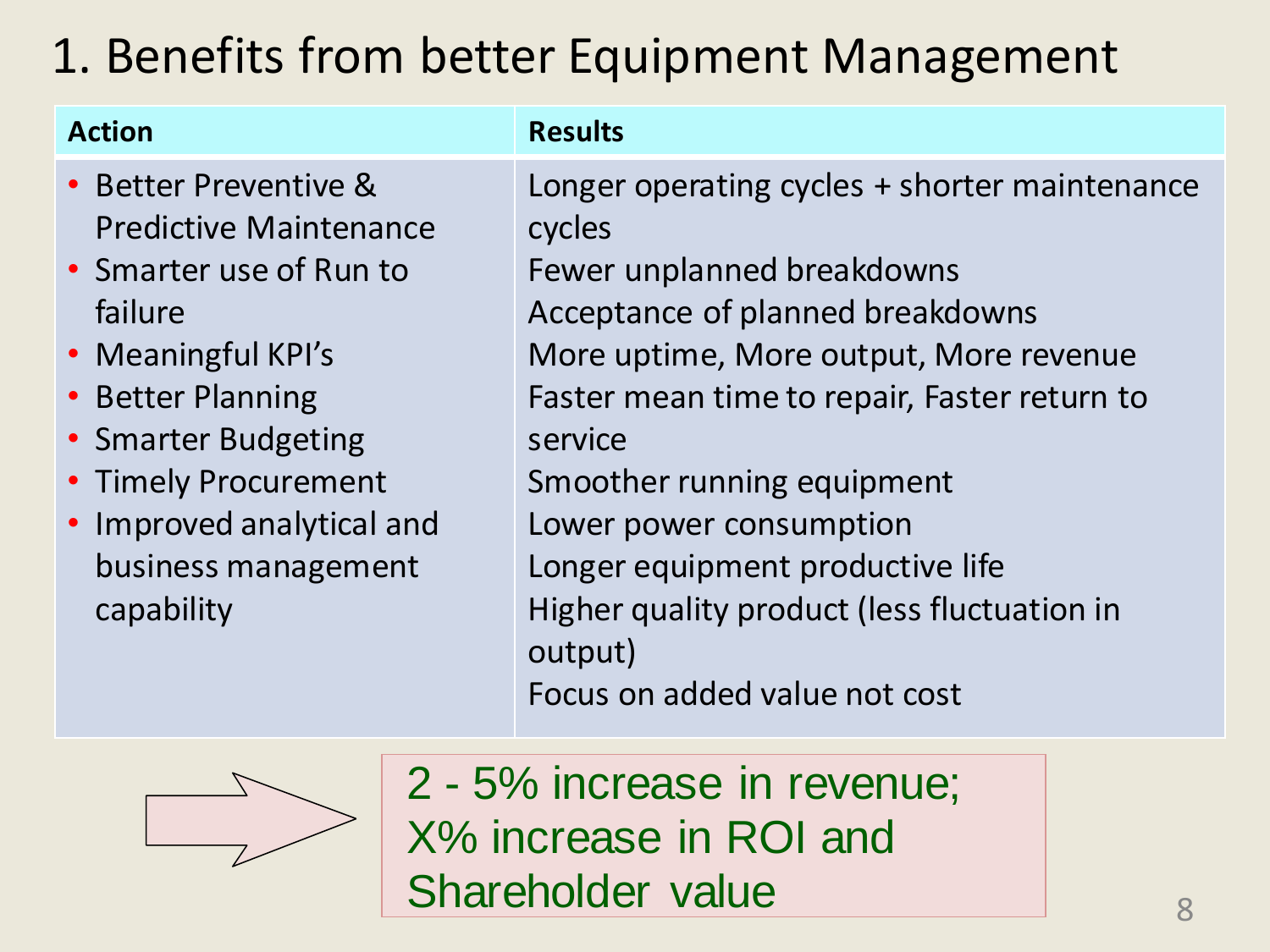## 2. Run to failure is byd Maintenance good

### Cost of Failure = \$2,500

Cost of Prevention = \$5,000

When the cost of prevention is higher than the cost of failure. --> Value-based decision as to when to not waste money on PM's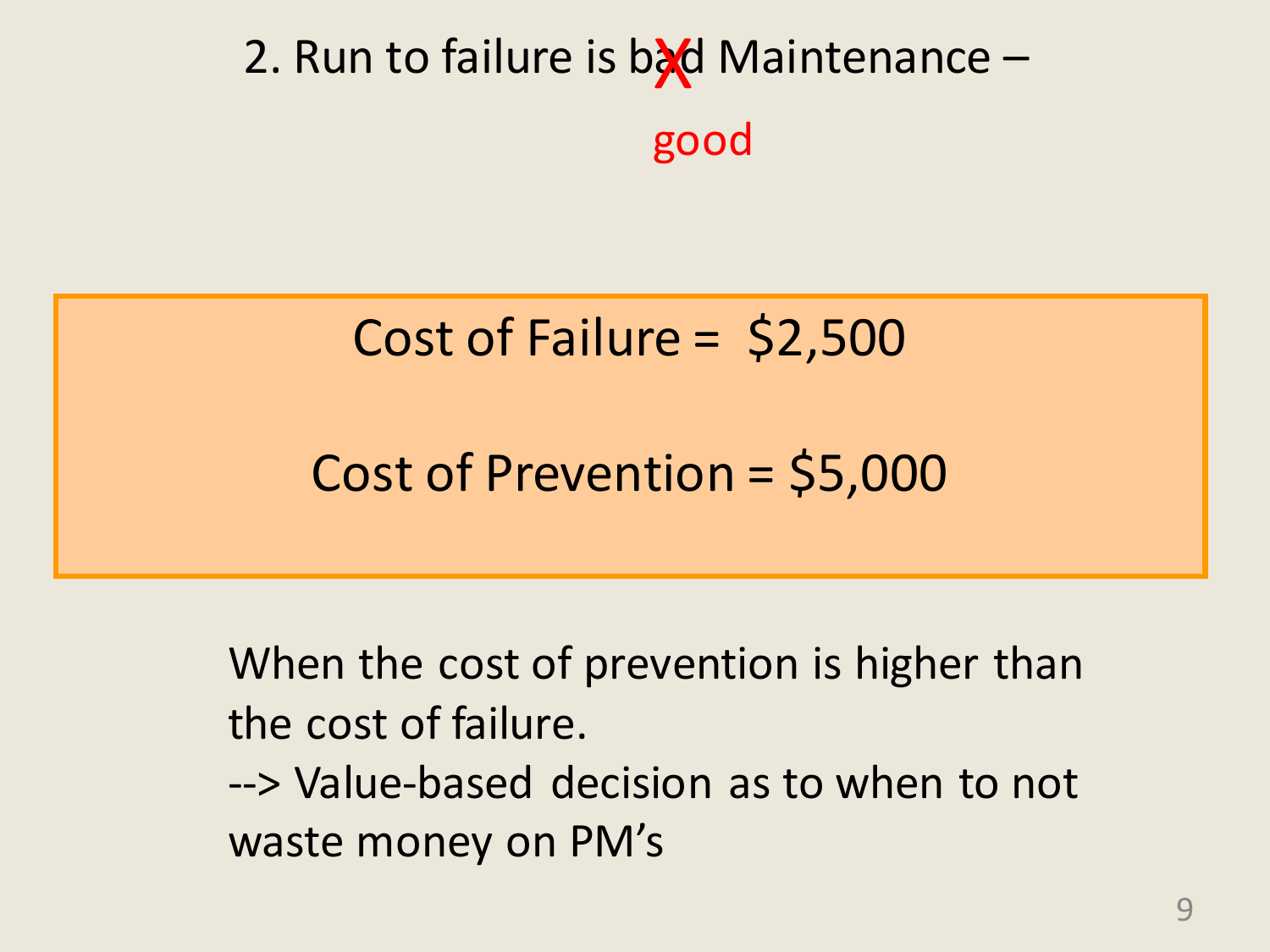### 3: Risk is the Business of M&R Increased Risk = Decreased Value

#### **Run Risk = Cost of Failure x Probability of Failure**

#### **Cost of Failure**

- **= Cost of Emergency Repair**
- **+ Cost of Lost Revenue or Profit**
- **+ Penalty Costs, Reputation Costs, Fines and Reparations**

**Example: \$2,500 + \$35,000**

**+ \$250,000**

**Total = \$287,500**

**Probability of Failure needs: % Probability + Time frame + Confidence levels**

**Example:**

**25% Probability of Failure within the next 30 days with 95% Confidence levels**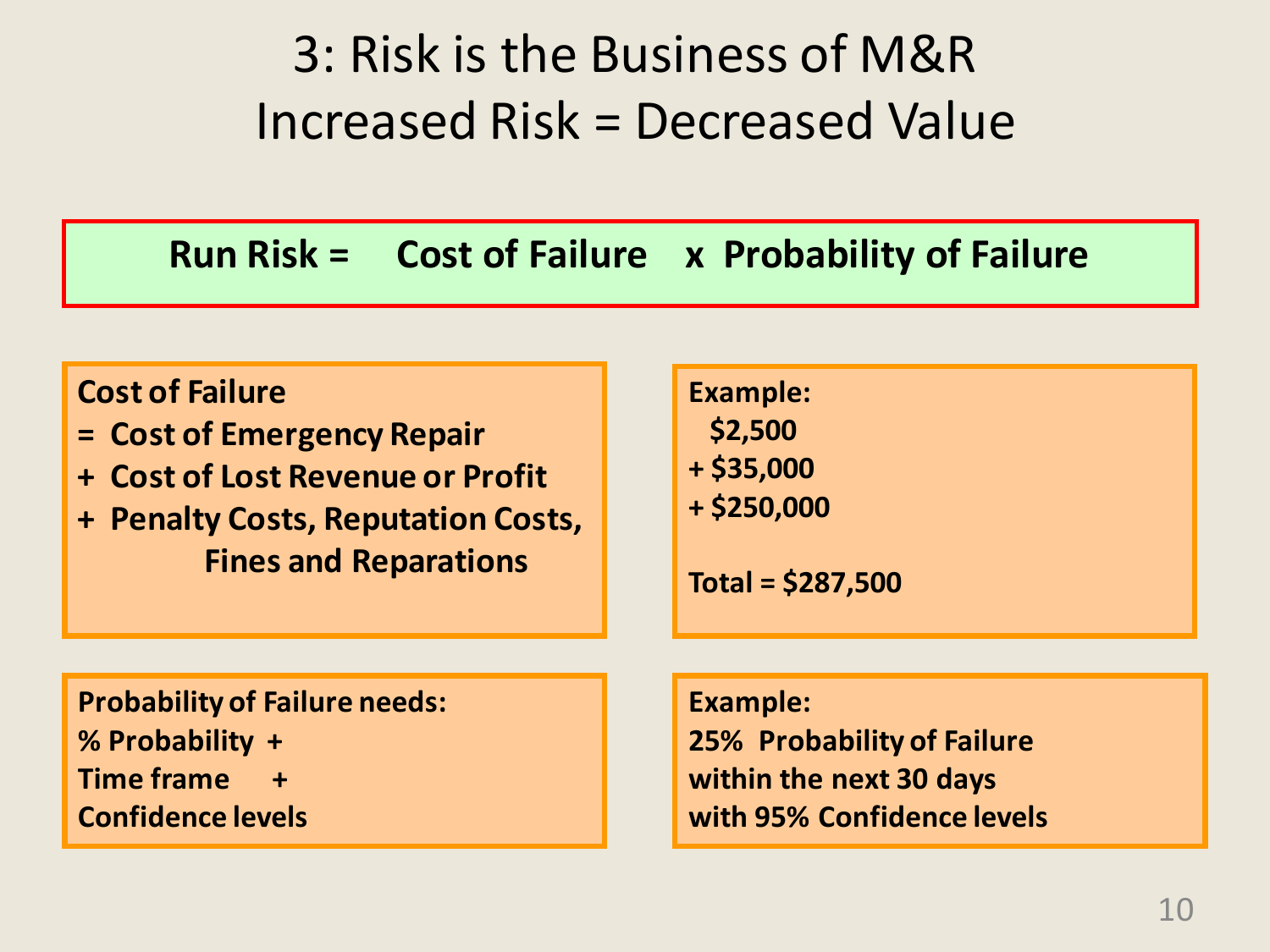**Risk of Running for the next 30 days is = \$287,500 x 25% = \$71,875**

- **Is the business prepared to run that risk?**
- **How much is it worth spending to reduce that risk?**
- **(what is the cost of PM)**
- **What happens to the risk as we delay action?**
- **How can we reduce that risk?**
	- **Reduce cost of failure**
	- **Reduce probability of failure**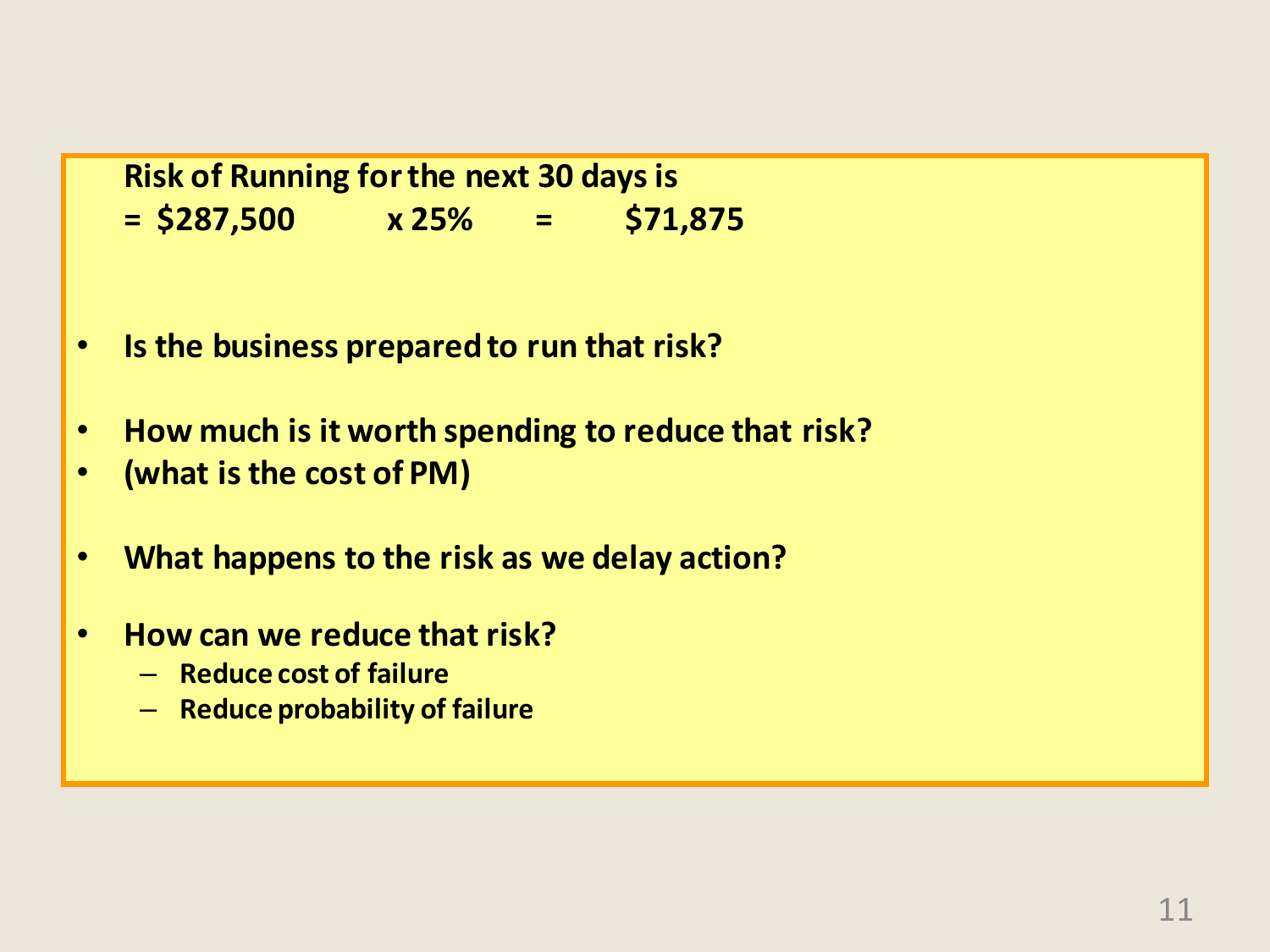## 4: Cash Flow…. Cheap spares and Delayed procurement

Budget restrictions prompt the substitution of cheap spares and/or delays in procurement

|              |  | Medium to long term:     |
|--------------|--|--------------------------|
|              |  | <b>More failures</b>     |
|              |  | More downtime            |
| Short term:  |  | More repairs             |
| Cost savings |  | Higher maintenance costs |
|              |  | Lower production         |
|              |  | Lower revenue            |
|              |  | <b>Reduced ROI</b>       |

To find the balance point, we need to \$\$\$ the equation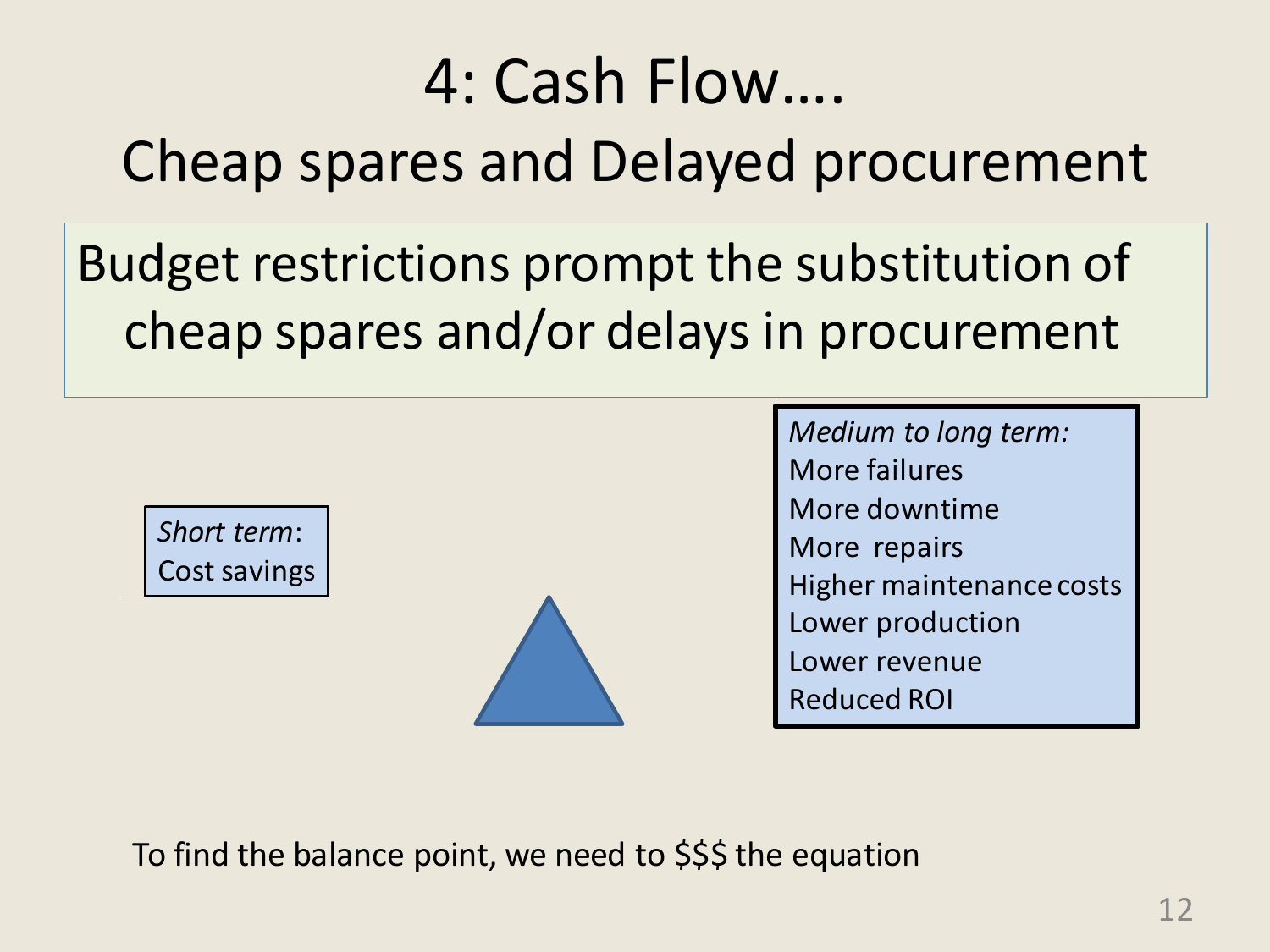## 5. M&R contribution to Design Practices

#### **Inherent reliability values:**

- Easy identification of impending failures --- in time to prevent failure
- Easy access when inspection is necessary
- Removal and replacement of vulnerable items without shutdown
- Commonly available instruments for monitoring of equipment status
- Essential equipment functions are protected by redundancy or by backup devices
- Short failure downtime and fast recovery

If we get M&R involved in design and selection of equipment…. *Net results: lower downtime costs, lower maintenance costs, more uptime , more revenue, higher ROI*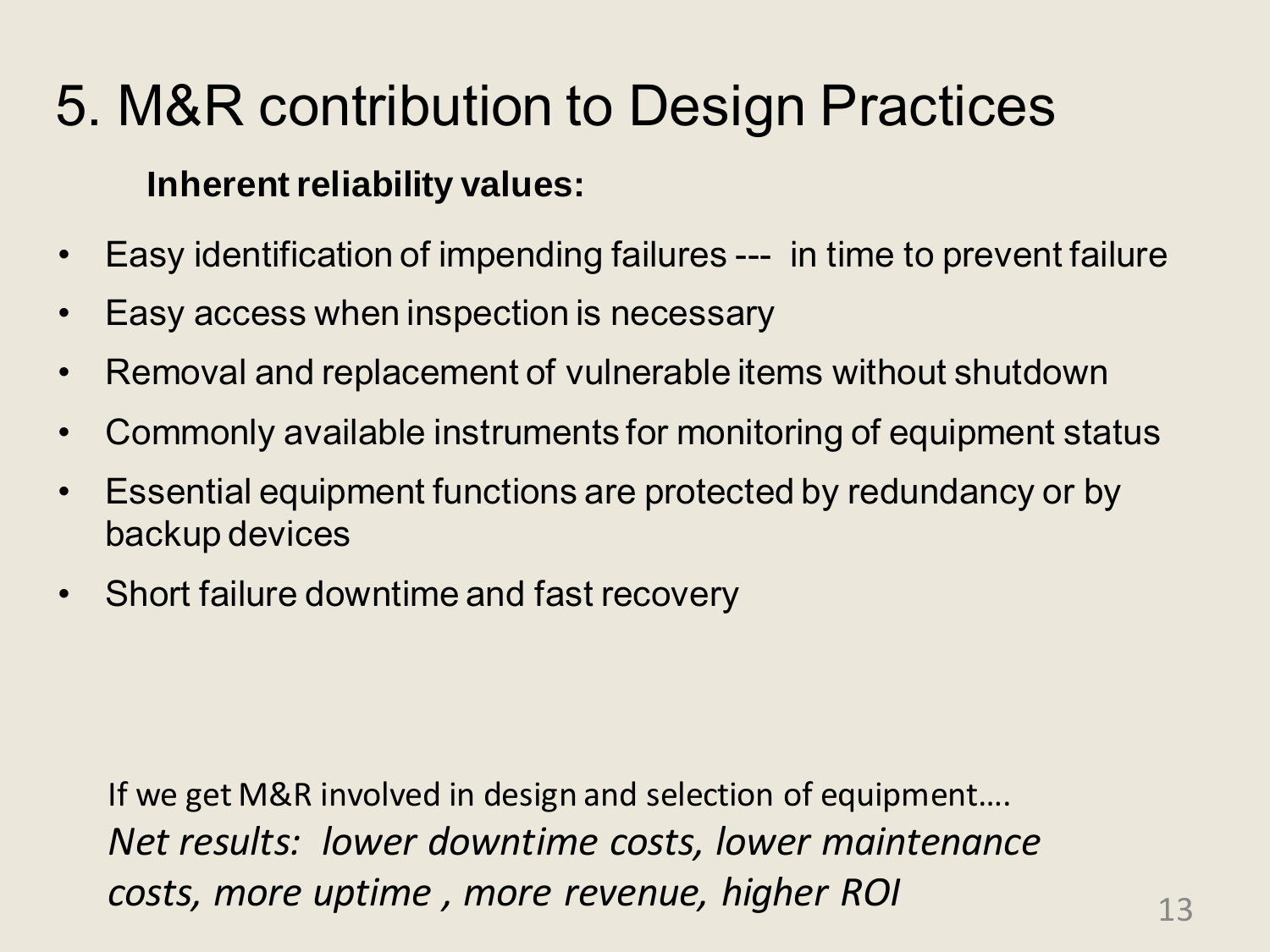## 6. Further Values of Maintenance

- 1. Re-ordering of Spares and Materials based on:
	- 1. Required Plant reliability
	- 2. The operating and maintenance cycle
	- 3. The planning cycle and the parts delivery cycle
- 2. Increasing in-house maintenance capabilities to supplant expensive contractors
- 3. Deciding when OEM warranties are a waste of money
- 4. Pre-buying replacement equipment to allow time to resolve infant mortality on a test bed
- 5. Life Cycle Management optimise whole life costs of large capital equipments – from design to disposal
- 6. Eliminating unnecessary PM's
- 7. Calculating Economic Annual Cost as the basis for asset replacement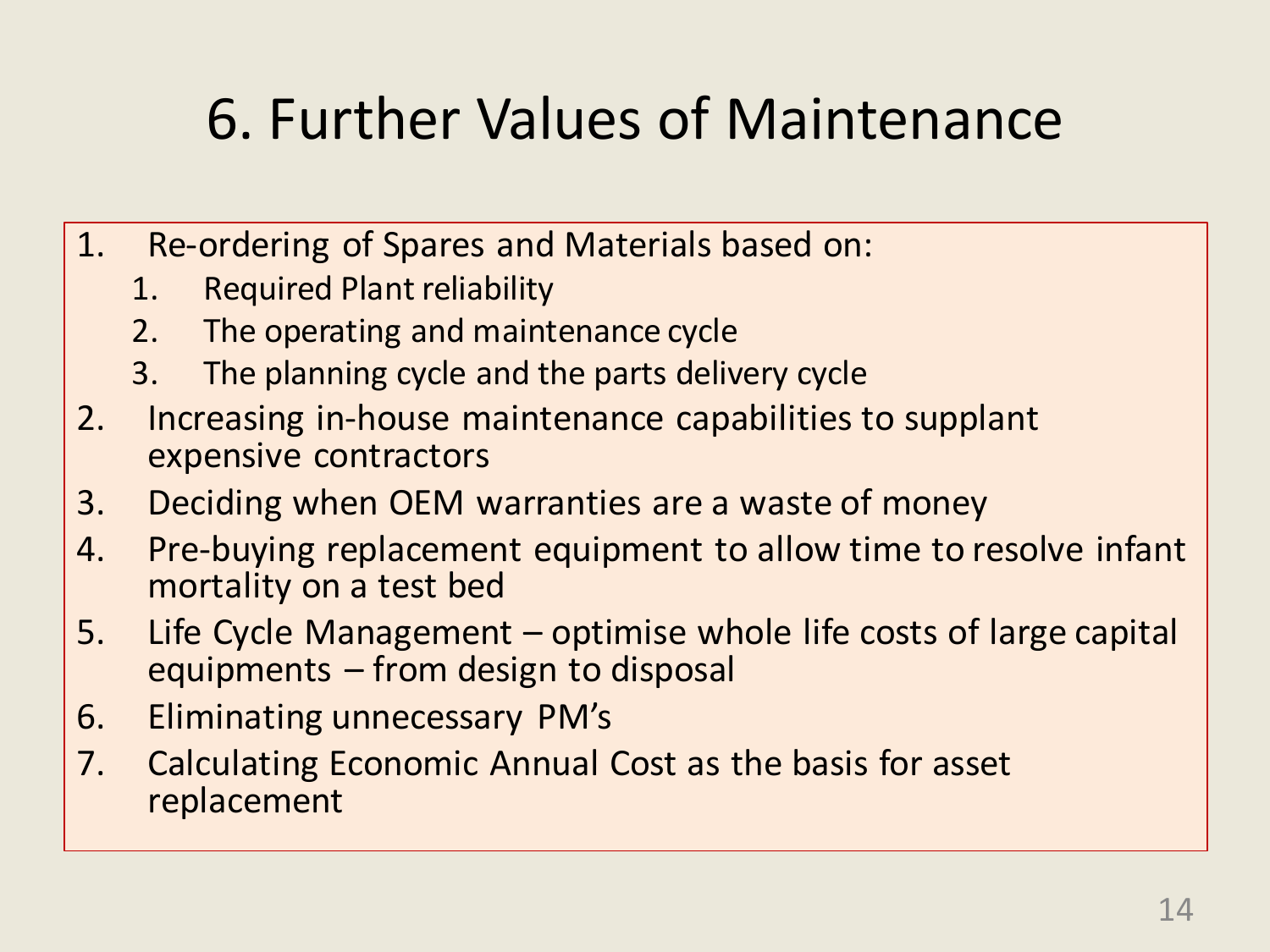Case Study – Maintenance Value Contribution 70 mixed Gen Plants (mainly Hydro, Gas, Coal), 15Gw Average Benefits over 5 years:



5 year Benefit ---- *\$41.6M*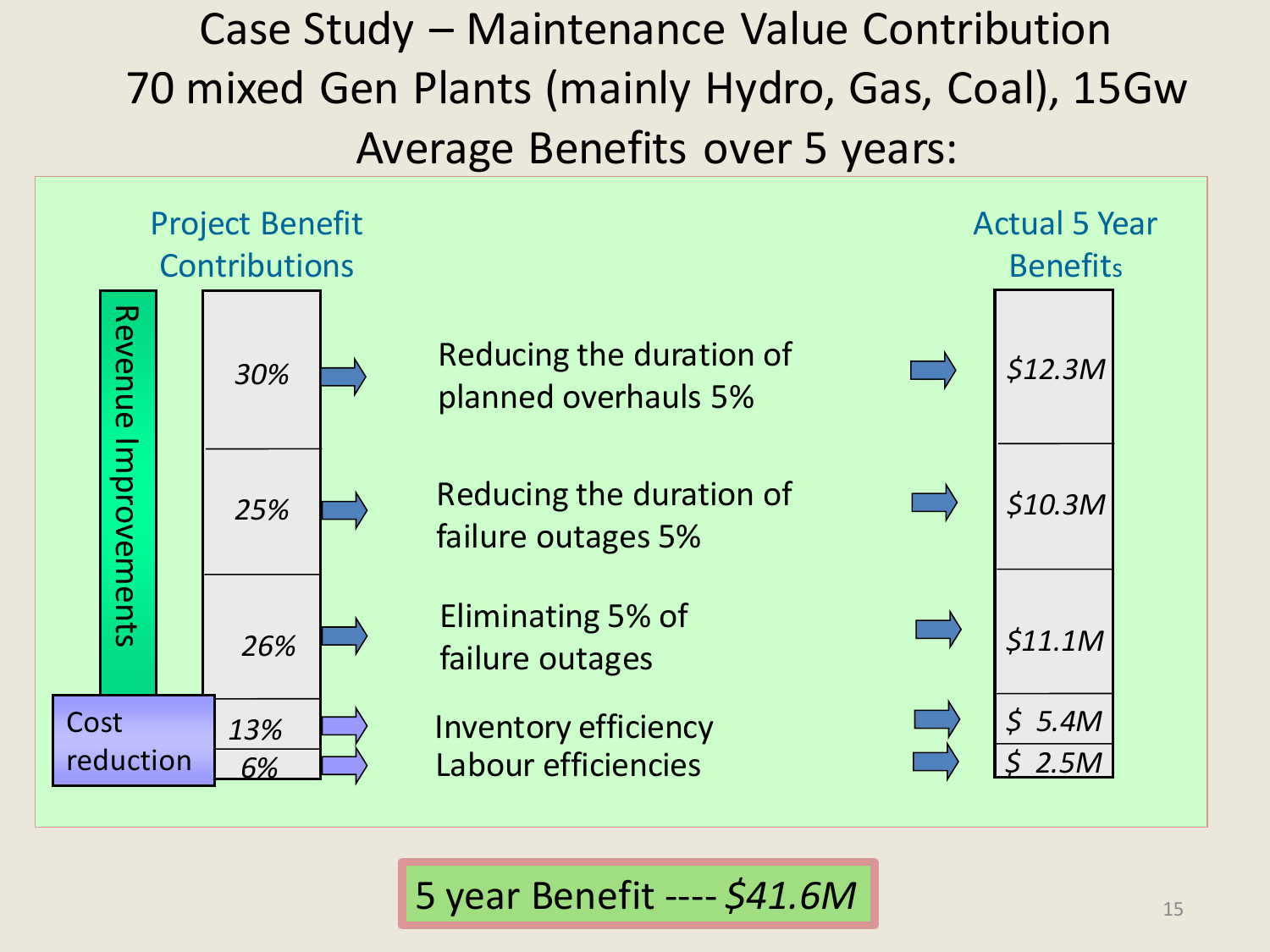# Demands on the Organization of an Effective M&R Function

- 1. On-Going Executive Sponsorship to secure resources and recognise results
- 2. Maintenance Business Management
- 3. Recognition by IT, Finance, Procurement and HR that M&R is their customer and requires support (not obstruction)
- 4. Effective, on-going training in M&R Management and techniques
- 5. Meaningful Executive (Financial) KPI's and follow-up action
- 6. Accurate and up to date plans and data from Operations
- 7. Smart Inspections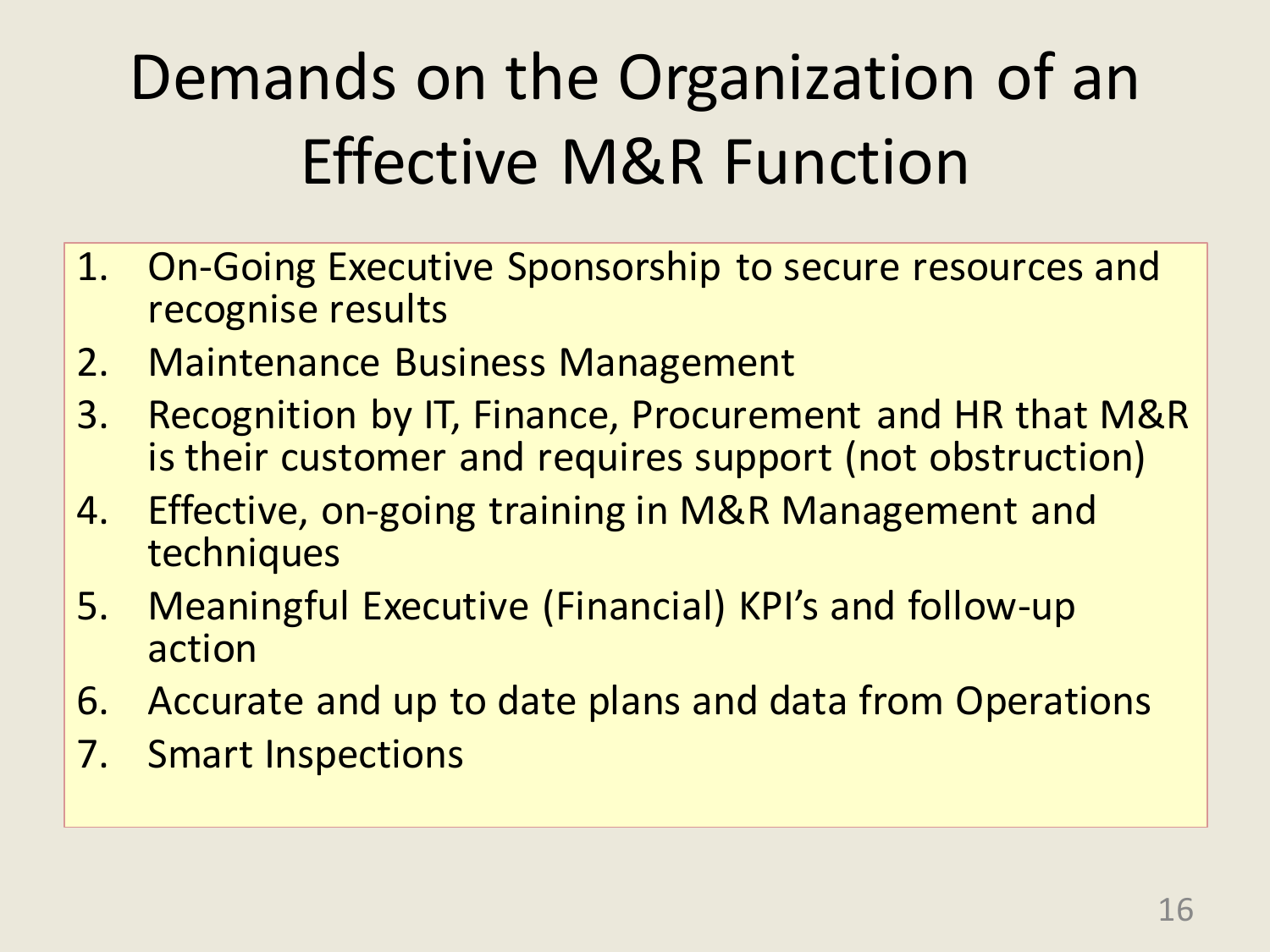## Transferring from Maintenance into Business Decision Making – To Do List

- 1. Calculate paybacks, talk in terms the Executive use (Risk and ROI)
- 2. Develop the reliability concepts in terms Executives understand
- 3. Define risk and cost in \$\$\$, probabilities and confidence levels
- 4. Use Executive KPI's (eg. not MTBF and OEE, but Cost of Failure and ROI)
- 5. Measure the value that Maintenance tasks add (cost versus risk reduction)
- 6. Re-evaluate/eliminate KPI's that do not pass this value test
- 7. Formally build on accumulated experience and knowledge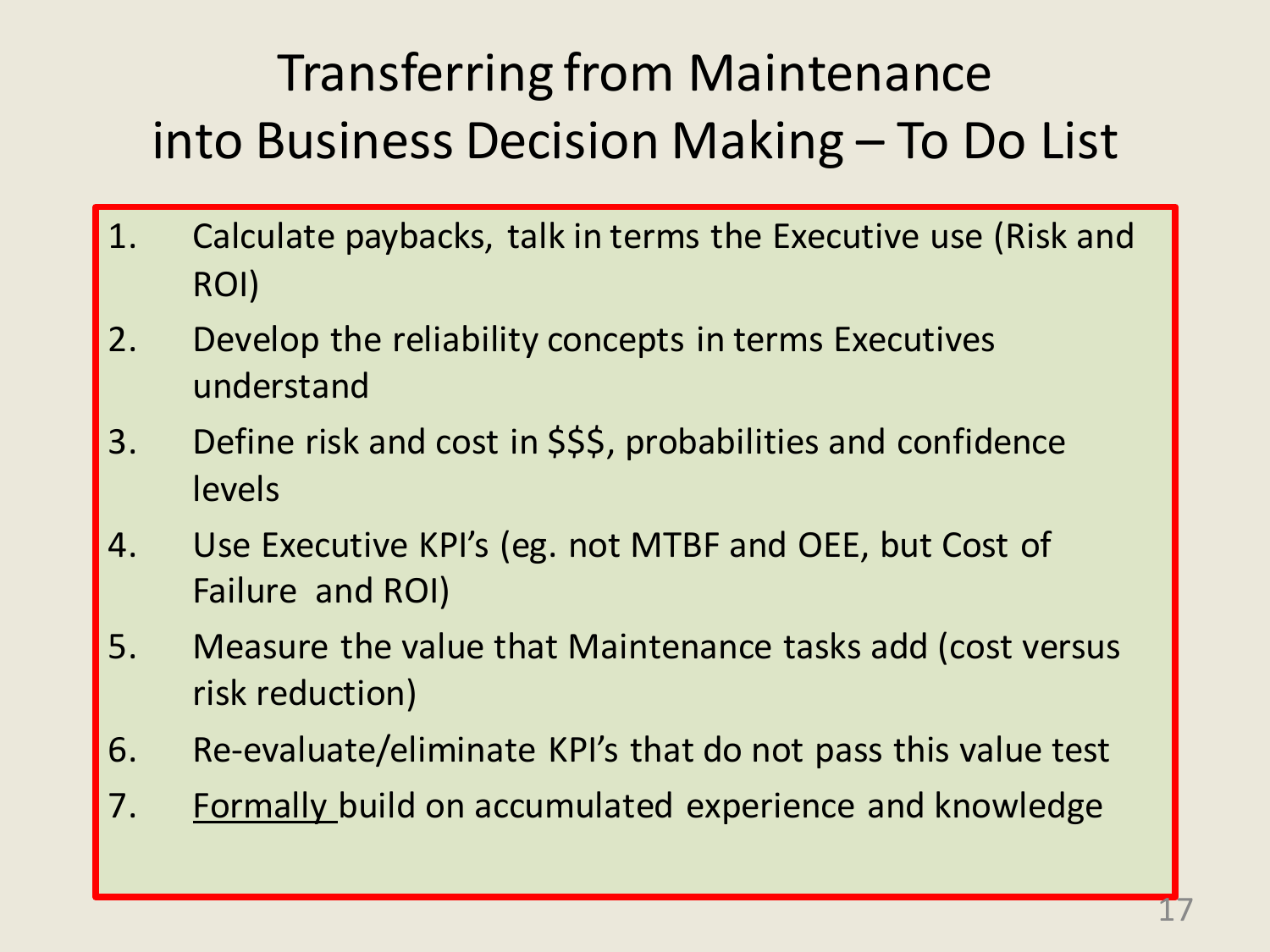## Role of the Executive in Maintenance

- **1. Develop the role of the Maintenance Manager into the Maintenance BUSINESS Manager** 
	- **a) Executive KPI's ----- Not just OEE but ROI**
	- **b) Not just Cost reduction, but Cash Flow, Payback and Profitability**
	- **c) Not just MTBF and MTTR, but Risk, Cost and Probability of Failure**
	- **d) Not just More PM's, but only those that add value**
- **2. Lead the development of Maintenance Strategy, Adequate Resourcing , Smart Budgeting, Work Priority**
- **3. Regular review of results (KPI's) and feedback action**
- **4. Demands for better quality reports eg:** 
	- **a) Maintenance Business Value KPI's**
	- **b) Cost of Failure versus Cost of Prevention**
	- **c) "Value" contribution (not just cost reduction)**
- **5. Consistent on-going support for Continuous Maintenance Improvement**
- **6. Encourage support teams to work with Maintenance Managers to plant more seeds, grow more profits (HR, IT, Finance, Procurement)**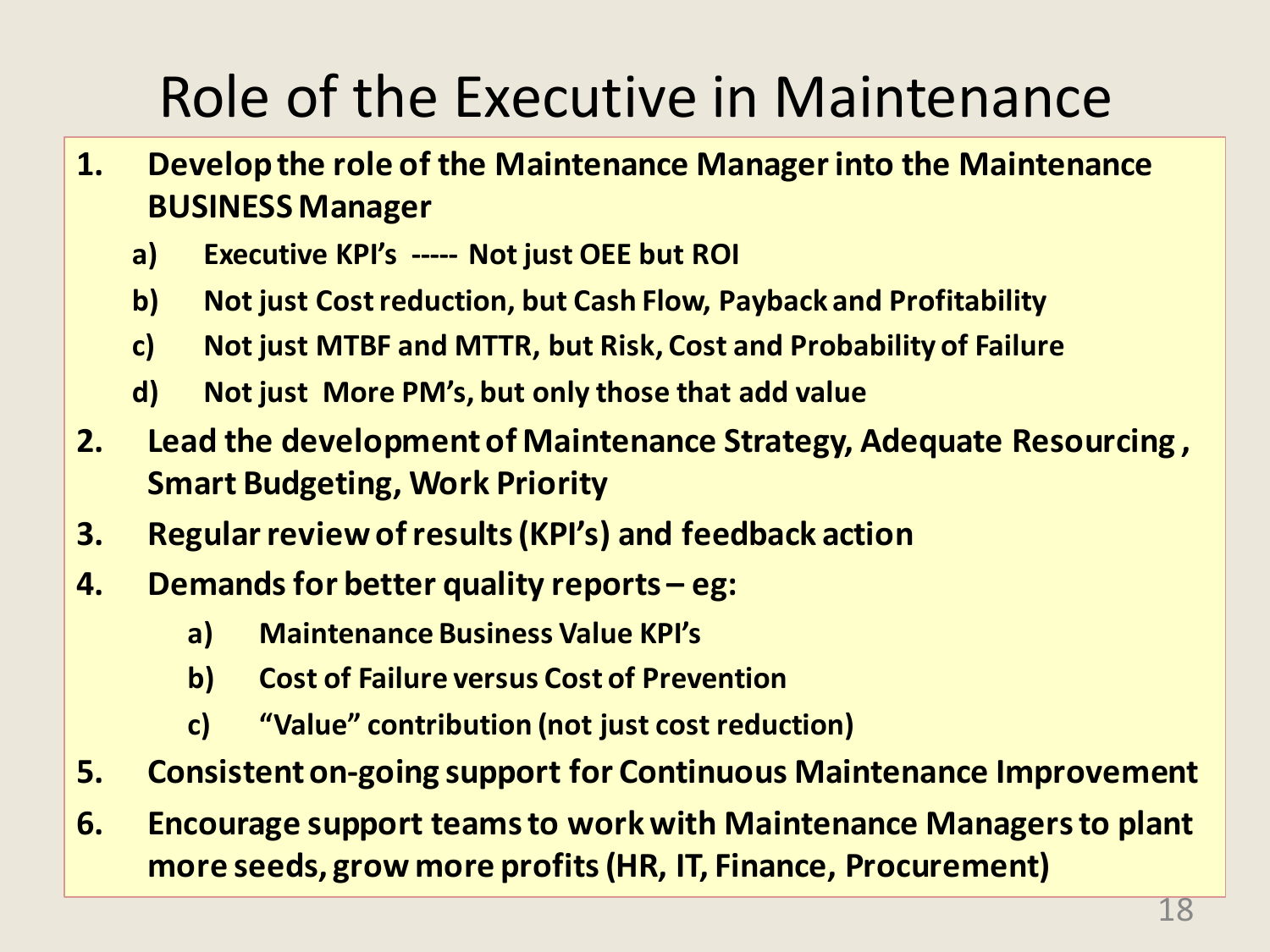# Call to Action

- 1. A well-managed M&R team will return huge value: investment >> ROI – measure it and reward it
- 2. Set specific goals and targets for improvement projects
- 3. Require meaningful reports on useful Executive KPI's
- 4. Good Cost Analysis >> Good Budgeting >> Good Investment in Maintenance >> Cost Reduction + Increased value
- 5. Executive Leadership must provide motivation and momentum + forum for M&R inputs
- 6. Ensure implementation and (on-going) training is high quality
- 7. Increased commercial instinct and motivation within M&R will make for higher profitability